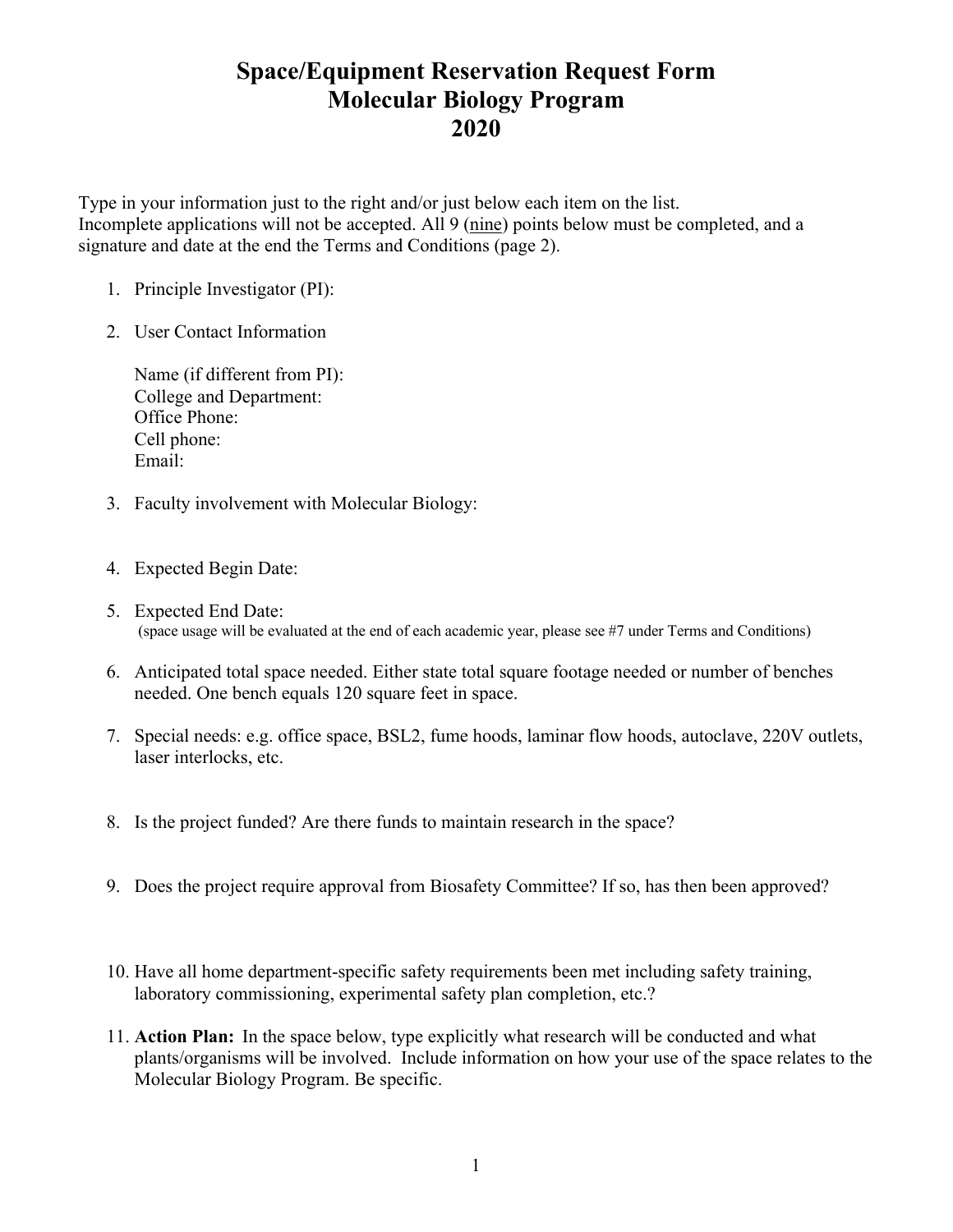## **Terms and Conditions for the Use of Molecular Biology Space**

- 1) Incomplete reservation requests cannot be accepted.
- 2) Priority for space allocation is based on active Molecular Biology Program participation.
- 3) Party must post the "Molecular Biology Placard" on entry doors and laboratory benches for the duration of use of the space. See the attached sign.
- 4) Party must comply with NMSU Environmental Health Safety & Risk Management regulations as they pertain to the respective research project. Users must also abide by any policies specific to NMSU and their home department (e.g. specialized laboratory commissioning and decommissioning, chemical inventory checks, experimental safety plans, minimum PPE, etc). Compliance also includes laboratory workers having passed required safety and/or biosafety courses as well as entry door safety signs and postings. Visit safety.nmsu.edu for required postings on benches, doors, refrigerators, etc.
- 5) Party must not damage any laboratory property including and not limited to sinks, cabinets, floors, and equipment and maintain a clean area. If any equipment or laboratory items (furniture, sinks, drawers, etc) are found broken, damaged, or missing please report this immediately to the Molecular Biology Program Director
- 6) Party must use reserved space and not leave it vacant.
- 7) Party is expected to vacate and clean up their space in a timely manner at the final Project Reservation End Date. A fee of \$100/hr will be assessed for cleanup within two weeks of project end date if reserved space and work areas are not vacated and cleaned. The space should be returned to the original condition it was received in. If you need clarification on this task, contact the Director of Molecular Biology.
- 8) Space usage will be evaluated at the end of each academic year.
- 9) If the party deems that any changes are required including: longer reservation time than originally projected, modification of the used space, or early termination, then the party must immediately notify the Director of Molecular Biology by phone or email. If the space is to be used beyond the Reservation End Date or use is modified, a new 'Space Reservation Request' form may be required for review by the Molecular Biology Director and Space Committee.

| Signature: | Jate: |  |
|------------|-------|--|
|            |       |  |

| This space for use by the Director of Molecular Biology/Molecular Biology Space Committee |  |  |
|-------------------------------------------------------------------------------------------|--|--|
| <b>Assigned Space:</b>                                                                    |  |  |
| Notations:                                                                                |  |  |
|                                                                                           |  |  |

Signature of Director of Molecular Biology Date